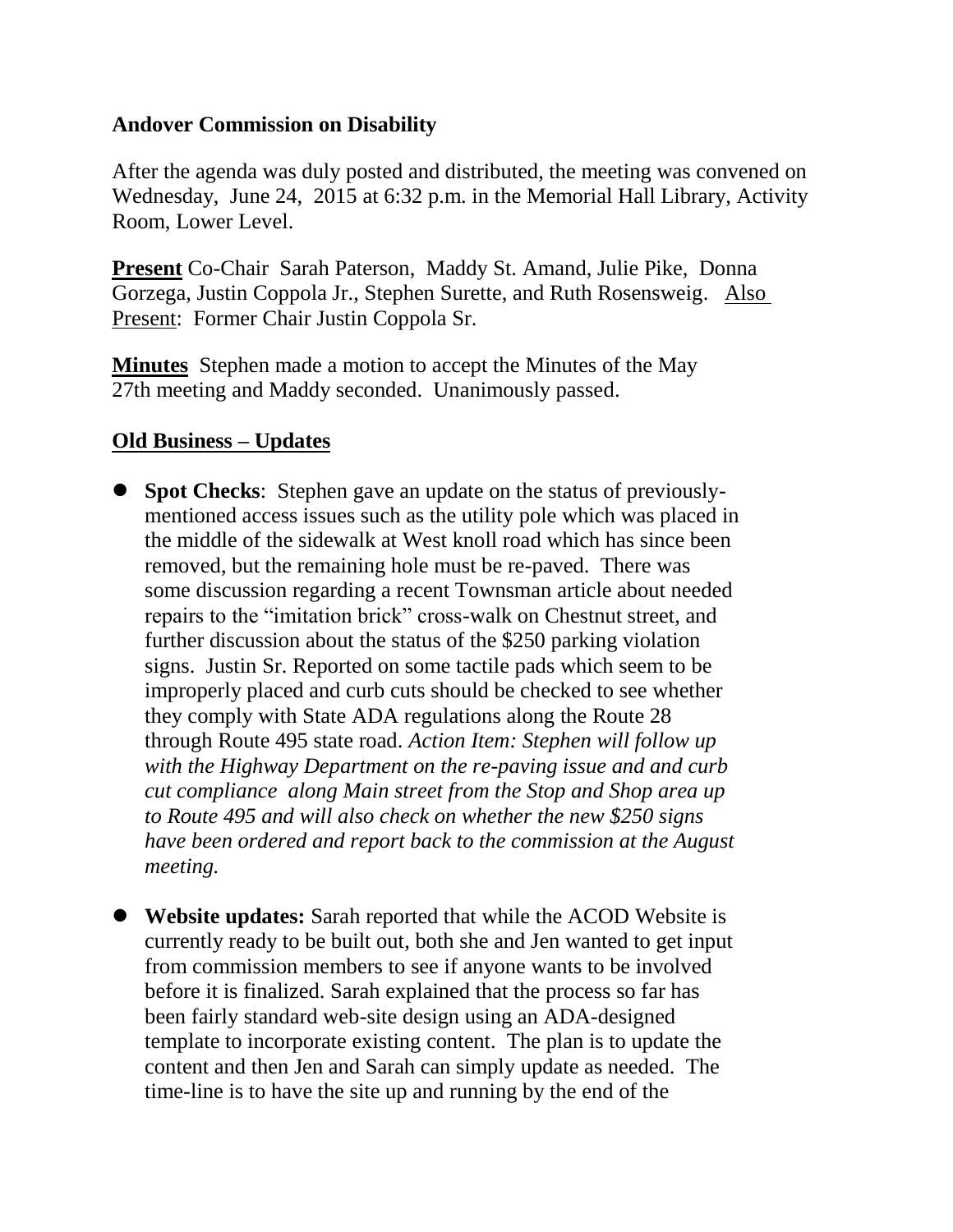summer. *Action Item: Ruth will help with content and will think about what data changes need to be made. Jen and Sarah will complete the basic web site design and will present at August meeting*.

- **Budgetary spend down:** ACOD donated \$5000.00 for the Ballardvale playground equipment which is ADA-compliant including "clam-shell swing set" and and other ADA modified equipment and pathways. Sarah noted that the playground will also have a gazebo. A grand opening is planned tentatively for mid-July.
- **Table for Andover Day** This year ACOD has budgeted (but still needs to complete payment) for a full table and it has been reserved with a request to be next to the Melmark table in the hope for greater visibility than we had last year. There was general discussion about the possible need to re-stock printed materials such as bookmarks and brochures in the various locations around town. There was also discussion around ordering promotional items to have on hand for Andover Day and other upcoming events. It was agreed that the non-latex jar openers are useful and would have ACOD printed on them. *Action Item: Commission members will assess which print materials are on hand and re-order as needed. Justin Sr. will get the bookmarks printed if needed and check the Town Office Info desk, the Town Planning Office and the Center at Punchard. Ruth will check with the library to see which if any brochures such as the "basic access brochure" need to be re-stocked and whether there are electronic versions available. Stephen will check supplies at Old Town Hall. Sarah will check with Christine Barraford who works in Purchasing at Town Hall to see if there is a designated vendor that we would need to use for ordering possible promotional materials. Members will continue to think about which promotional items we should stock with the ACOD printed on them.*
- **Library rooms are booked for upcoming ACOD meeting dates**

## *New Business*